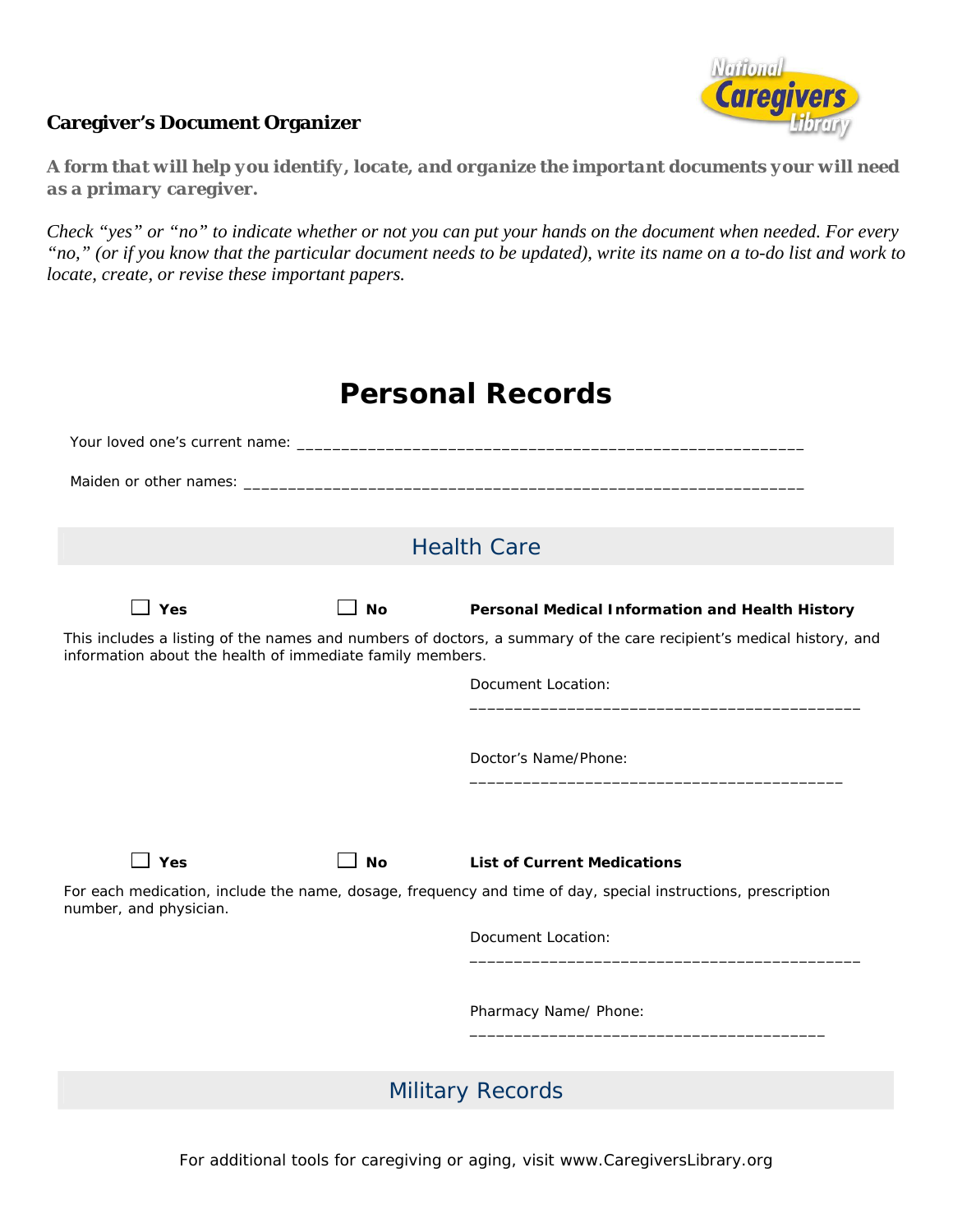| Yes                                                                                                                                                                                                                                                                                              | <b>No</b>     | <b>Military Records</b>                                                                                          |  |
|--------------------------------------------------------------------------------------------------------------------------------------------------------------------------------------------------------------------------------------------------------------------------------------------------|---------------|------------------------------------------------------------------------------------------------------------------|--|
|                                                                                                                                                                                                                                                                                                  |               | Military ID Number:                                                                                              |  |
|                                                                                                                                                                                                                                                                                                  |               | Discharge Certificate:                                                                                           |  |
|                                                                                                                                                                                                                                                                                                  |               | Location of Documents:                                                                                           |  |
|                                                                                                                                                                                                                                                                                                  |               | Identification                                                                                                   |  |
| $\Box$ Yes                                                                                                                                                                                                                                                                                       | <b>No</b>     | <b>Identity Records Folder</b>                                                                                   |  |
| Identification numbers should be guarded and given out only when the situation demands it. However, there may<br>be circumstances when the primary caregiver must have proof of the care recipient's identity. Gather photocopies of<br>the following documents in a single, protected location. |               |                                                                                                                  |  |
|                                                                                                                                                                                                                                                                                                  |               | Folder Location:                                                                                                 |  |
|                                                                                                                                                                                                                                                                                                  |               | <b>Social</b>                                                                                                    |  |
| $\Box$ Yes                                                                                                                                                                                                                                                                                       | <b>No</b>     | <b>Security</b><br>Number: _____________________________<br>Card                                                 |  |
| $\sqcup$ Yes                                                                                                                                                                                                                                                                                     | <b>No</b>     | Driver's<br>Number: ___________________________<br>License                                                       |  |
| Yes                                                                                                                                                                                                                                                                                              | <b>No</b>     | <b>Birth Certificate</b>                                                                                         |  |
| Yes                                                                                                                                                                                                                                                                                              | <b>No</b>     | <b>Marriage License(s)</b>                                                                                       |  |
| Yes                                                                                                                                                                                                                                                                                              | <b>No</b>     | <b>Divorce Record(s)</b>                                                                                         |  |
| $\Box$ Yes                                                                                                                                                                                                                                                                                       | $\Box$ No     | <b>Spouse's Death Certificate</b>                                                                                |  |
| <b>]Yes</b>                                                                                                                                                                                                                                                                                      | No            | <b>Adoption Certificate</b>                                                                                      |  |
| Yes                                                                                                                                                                                                                                                                                              | $\mathsf{No}$ | <b>Naturalization Papers</b>                                                                                     |  |
|                                                                                                                                                                                                                                                                                                  |               | Financial                                                                                                        |  |
| $\Box$ Yes                                                                                                                                                                                                                                                                                       | No            | <b>Financial Assets Inventory</b>                                                                                |  |
|                                                                                                                                                                                                                                                                                                  |               | This is a master listing of the care recipient's assets showing account number and type name and location of the |  |

This is a master listing of the care recipient's assets showing account number and type, name and location of the financial institution, and contact name and phone numbers. This inventory should also account for property owned and any sources of income due the care recipient.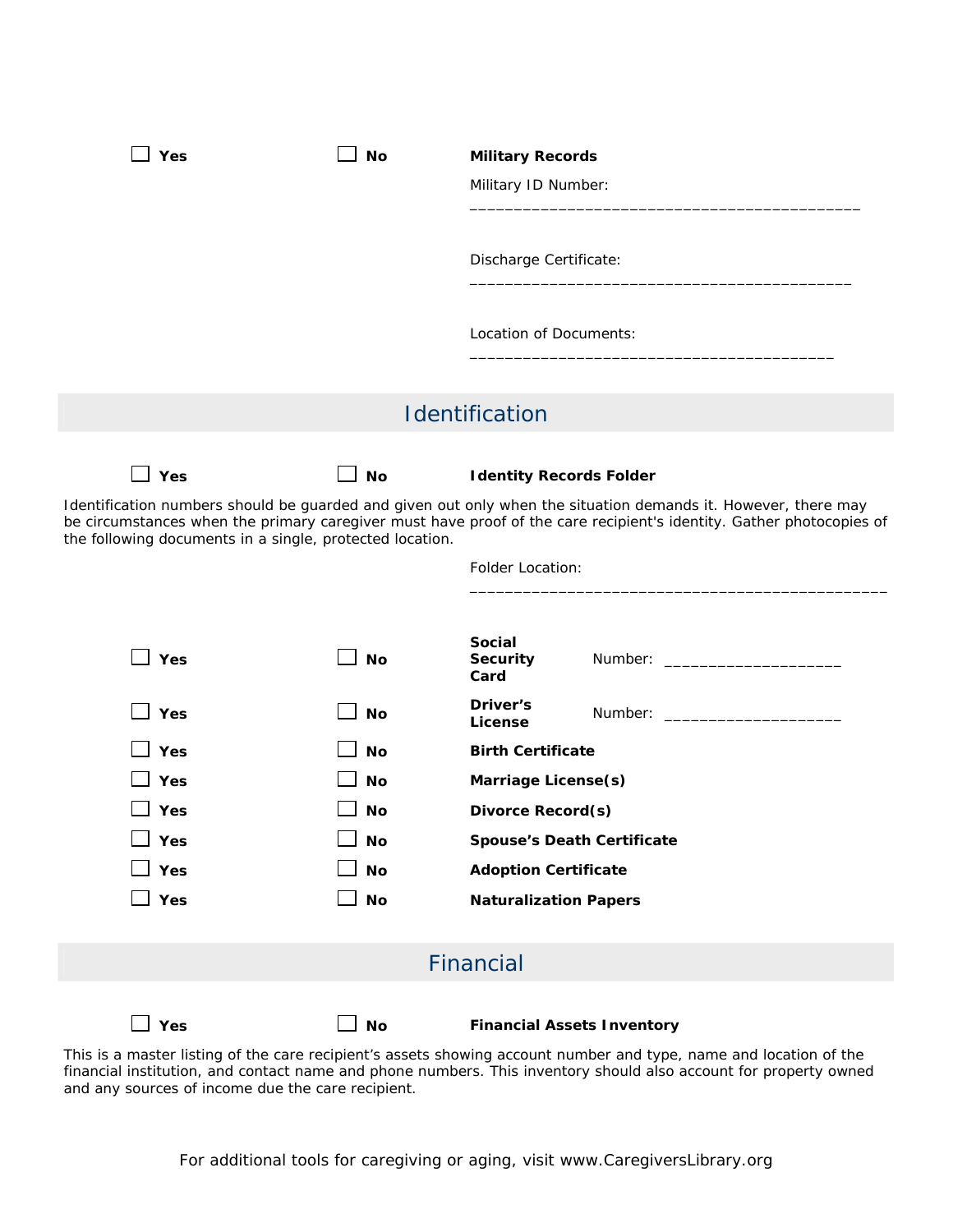|                                                                                  |           | <b>Inventory Location:</b>                                                                                                                                                                                                      |
|----------------------------------------------------------------------------------|-----------|---------------------------------------------------------------------------------------------------------------------------------------------------------------------------------------------------------------------------------|
| 」Yes                                                                             | No        | <b>Checking Accounts</b>                                                                                                                                                                                                        |
| Money Market accounts.                                                           |           | These may be held by banks, credit unions, or brokerage houses and can take the form of standard checking or                                                                                                                    |
| 」Yes                                                                             | <b>No</b> | <b>Savings Instruments</b>                                                                                                                                                                                                      |
| savings bonds.                                                                   |           | There are multiple types of savings instruments including regular savings accounts, Certificates of Deposit, and                                                                                                                |
| ⊿ Yes                                                                            | <b>No</b> | <b>Investments</b>                                                                                                                                                                                                              |
| K plans.                                                                         |           | Investment vehicles include publicly traded stocks and bonds, shares of mutual funds, IRAs, Keogh plans, and 401-                                                                                                               |
| <b>」Yes</b>                                                                      | <b>No</b> | <b>Sources of Revenue</b>                                                                                                                                                                                                       |
| government programs, tax refunds, insurance claims or settlements, and the like. |           | The care recipient may have funds coming from an employer (or business if self-employed) from wages or a<br>retirement plan, from Social Security, pension plans, annuity contracts, military retirement benefits, other        |
| Yes                                                                              | <b>No</b> | <b>Real Estate Owned</b>                                                                                                                                                                                                        |
| real property, or vacant land.                                                   |           | Includes independent or joint ownership of a primary or secondary residence, vacation property (or time share),                                                                                                                 |
| ⊿ Yes                                                                            | No        | <b>Personal Property Owned</b>                                                                                                                                                                                                  |
| Includes automobiles or other vehicles, antiques and collections, and jewelry.   |           |                                                                                                                                                                                                                                 |
| Yes                                                                              | <b>No</b> | <b>Inventory of Money Owed</b>                                                                                                                                                                                                  |
| includes:                                                                        |           | This is a master listing of the care recipient's debts showing the account number, the name and location of the<br>financial institution, and a contact name and phone number. A checklist of items that go into this inventory |
|                                                                                  |           | <b>Mortgages</b>                                                                                                                                                                                                                |
|                                                                                  |           | <b>Home Equity Loans</b>                                                                                                                                                                                                        |
|                                                                                  |           | <b>Automobile Loans or Leases</b>                                                                                                                                                                                               |
|                                                                                  |           | <b>Other Secured Loans</b>                                                                                                                                                                                                      |
|                                                                                  |           | <b>Business Loans (if self-employed)</b>                                                                                                                                                                                        |
|                                                                                  |           | <b>Unsecured Loans</b>                                                                                                                                                                                                          |

**Credit Card Debt**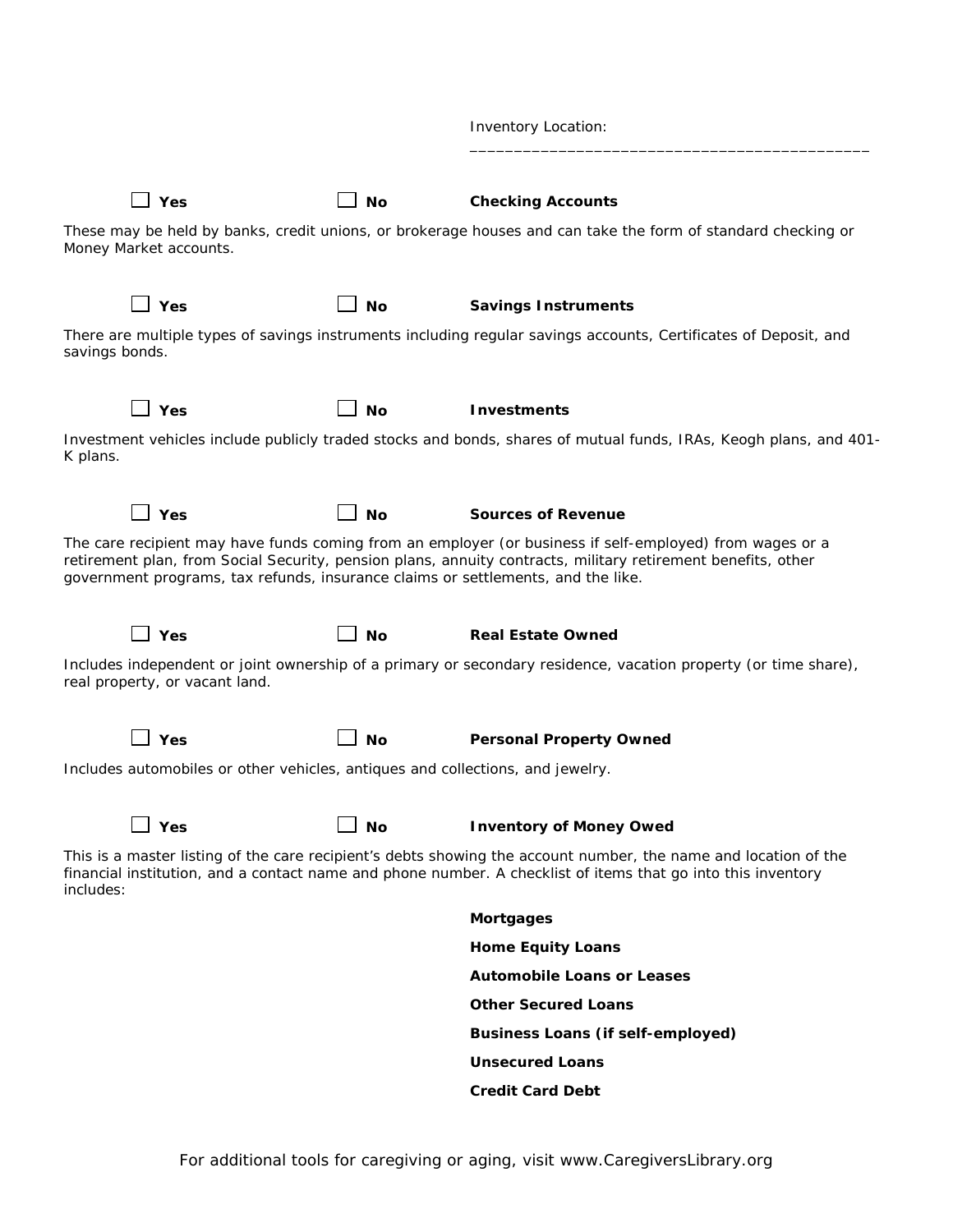| Yes         | <b>No</b> | Deed to House/Other Property<br>Document Location:                                     |
|-------------|-----------|----------------------------------------------------------------------------------------|
| Yes         | <b>No</b> | <b>Automobile Title(s)</b><br>Document Location:                                       |
| <b>]Yes</b> | <b>No</b> | <b>Loan Agreements</b><br>Document Location:                                           |
| $\Box$ Yes  | <b>No</b> | Personal Property Appraisals (jewelry, antiques,<br>collections)<br>Document Location: |
| 」Yes        | <b>No</b> | <b>Tax Records</b><br>Document Location:                                               |
|             |           | Accountant's Name/Phone:                                                               |
| ∃ Yes       | <b>No</b> | <b>Veterans Benefits Documentation</b><br>Document Location:                           |
|             |           | Contact Name/Phone:                                                                    |
|             |           | Insurance                                                                              |
| $\Box$ Yes  | <b>No</b> | <b>Insurance Coverage Worksheet</b>                                                    |

This is a master listing of all of the care recipient's insurance coverage, which shows the number of each policy, the amount of coverage, the name and location of the company, and contact name and phone numbers, premium amount and due dates, and beneficiary.

Document Location:

\_\_\_\_\_\_\_\_\_\_\_\_\_\_\_\_\_\_\_\_\_\_\_\_\_\_\_\_\_\_\_\_\_\_\_\_\_\_\_\_\_\_\_\_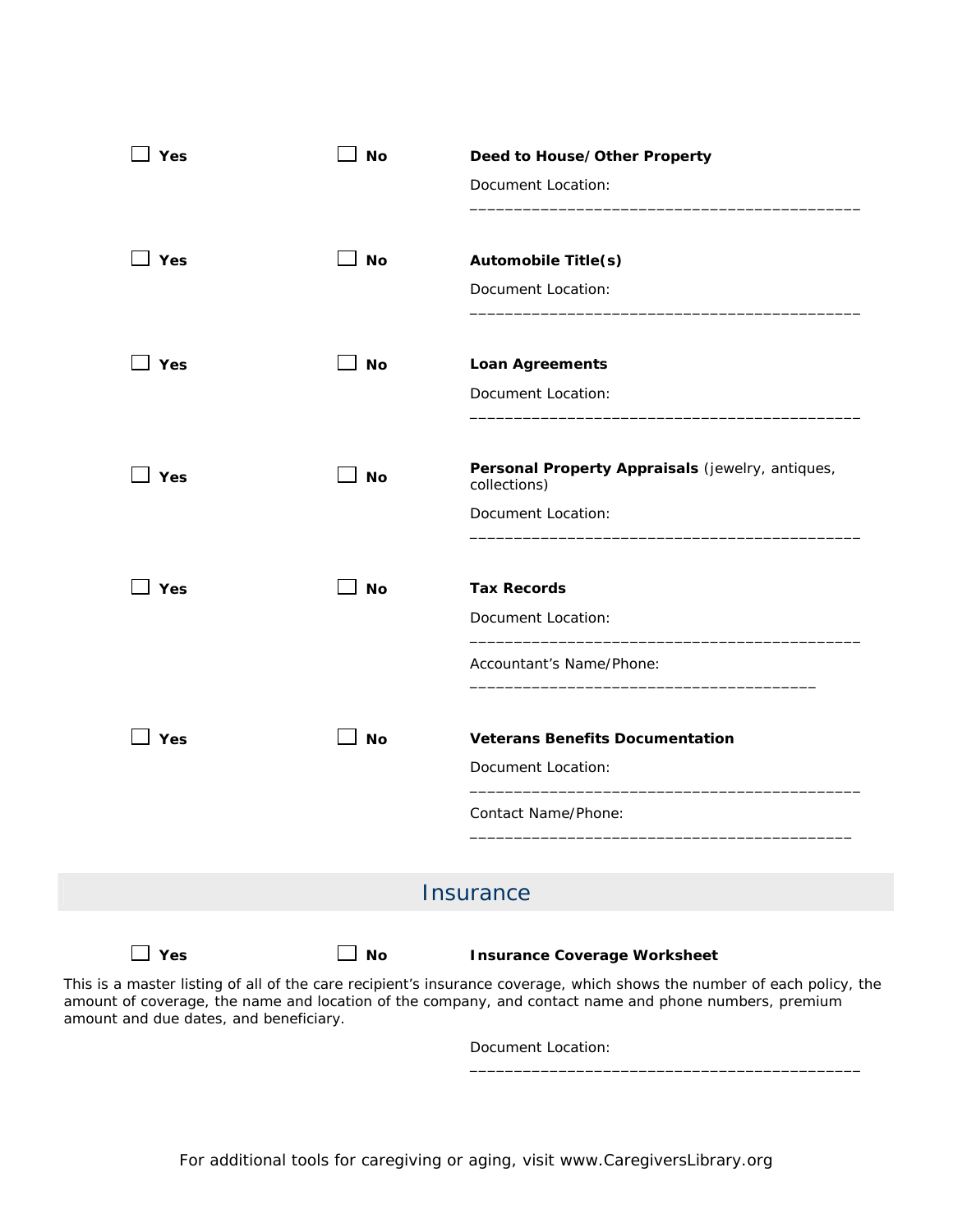|                                                                                                                                         | Yes                                                                             | <b>No</b> | Life Insurance                                                  |  |  |
|-----------------------------------------------------------------------------------------------------------------------------------------|---------------------------------------------------------------------------------|-----------|-----------------------------------------------------------------|--|--|
| Includes multiple policies and different types of insurance (group, whole life, term life, universal life, etc.)                        |                                                                                 |           |                                                                 |  |  |
|                                                                                                                                         | Yes                                                                             | <b>No</b> | <b>Health Insurance</b>                                         |  |  |
| Multiple sources of coverage are common, including a health insurance supplement, Medigap policy, or major<br>medical benefits.         |                                                                                 |           |                                                                 |  |  |
|                                                                                                                                         | $\Box$ Yes                                                                      | <b>No</b> | <b>Disability Insurance</b>                                     |  |  |
|                                                                                                                                         | Yes                                                                             | <b>No</b> | Long-Term Care Insurance                                        |  |  |
|                                                                                                                                         | Yes                                                                             | <b>No</b> | Homeowner's/Renter's Insurance                                  |  |  |
|                                                                                                                                         | Yes                                                                             | <b>No</b> | <b>Vehicle Insurance</b>                                        |  |  |
| Includes policies for all automobiles, as well as RVs, campers, boats, and other recreational vehicles. Be sure to<br>account for each. |                                                                                 |           |                                                                 |  |  |
|                                                                                                                                         | Yes                                                                             | <b>No</b> | Liability Insurance (personal, business, or professional)       |  |  |
|                                                                                                                                         |                                                                                 |           | <b>End-of-Life Planning</b>                                     |  |  |
|                                                                                                                                         | Yes                                                                             | <b>No</b> | Last Will and Testament and Final Instructions                  |  |  |
|                                                                                                                                         | Have circumstances changed? Does the care recipient want to make any revisions? |           |                                                                 |  |  |
|                                                                                                                                         |                                                                                 |           | Document Location:                                              |  |  |
|                                                                                                                                         |                                                                                 |           | Attorney's Name/Phone:                                          |  |  |
|                                                                                                                                         | Yes                                                                             | $\Box$ No | <b>Advance Medical Directives</b>                               |  |  |
| Has the care recipient signed a living will or other medical directive?                                                                 |                                                                                 |           |                                                                 |  |  |
|                                                                                                                                         |                                                                                 |           | Document Location:                                              |  |  |
|                                                                                                                                         | Yes                                                                             | 」No       | <b>Burial Policy/Ownership Certificate for Cemetery</b><br>Plot |  |  |

For additional tools for caregiving or aging, visit www.CaregiversLibrary.org